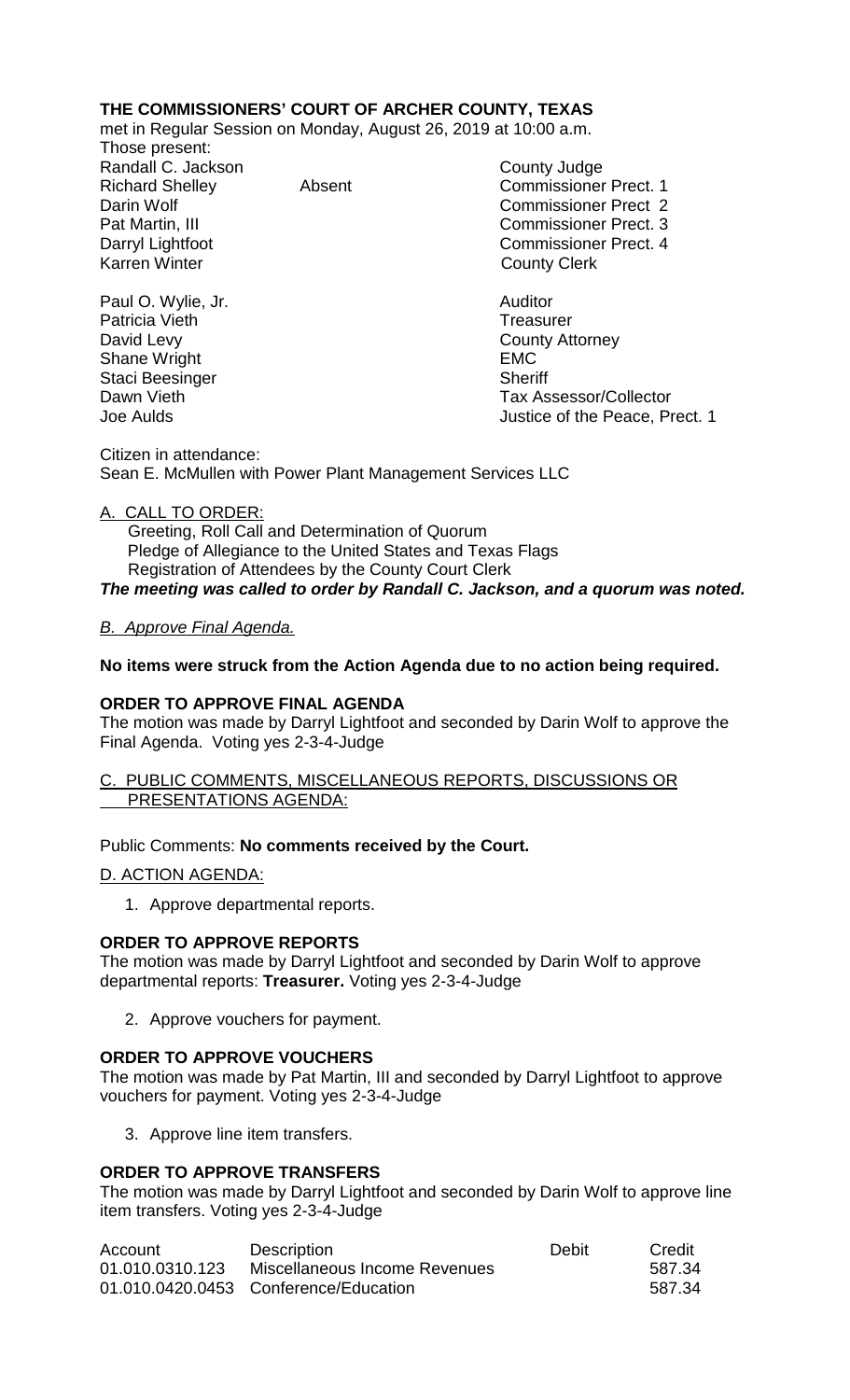4. Approve Education Certificates.

## **ORDER TO APPROVE CERTIFICATES**

The motion was made by Randall C. Jackson and seconded by Darin Wolf to approve education certificates: **Darryl Lightfoot; Joe Aulds**. Voting yes 2-3-4-Judge

5. Approve Publisher's Certificates.

#### **ORDER TO APPROVE CERTIFICATES**

The motion was made by Darin Wolf and seconded by Pat Martin, III to approve publisher's certificates. Voting yes 2-3-4-Judge

**6.** Discuss and take action on the Road Use Agreement and Performance Bond/Bonds for the Ares Management Repower Project. Project manager Sean McMullen will be present from Ares. **Sean McMullen with Power Plant Management Services LLC discussed road use agreement and performance bonds for the Windfarm Repower Project. David Levy advised the Court he had not reviewed the current road use agreement.**

#### **ORDER TO TABLE APPROVING AGREEMENT AND PERFORMANCE BONDS**

The motion was made by Pat Martin, III and seconded by Darin Wolf to table approving road use agreement between Archer County and Ares Management Repower and performance bond. Voting yes 2-3-4-Judge

**7.** Discuss and take action on Ratification of Judge's Burn Ban Order submitted on August 20, 2019. **Randall C. Jackson discussed Emergency Order Restricting Outdoor Burning.**

#### **ORDER TO RATIFY EMERGENCY BURN BAN**

The motion was made by Pat Martin, III and seconded by Darryl Lightfoot to ratify burn ban signed on August 21, 2019 and to put a county-wide burn ban in place for 30 days effective August 26, 2019. Voting yes 2-3-4-Judge

8. Discuss and or take action on proposed 2020 budget. **Paul O. Wylie, Jr. discussed the budget and the need to approve Elected Official salaries and approve proposed tax rate. Court discussed R&B road & bridge funds percentage. Court discussed adding a commissioner precinct 5 Department for road maintenance funds.**

#### **ORDER SETTING DATES**

The motion was made by Randall C. Jackson and seconded by Darin Wolf to set public hearings for FY 2020 proposed budget for Thursday, September 5, 2019 at 7:00 p.m. and Monday, September 9, 2019 at 9:30 a.m. Both hearings will be held in the Commissioner Courtroom in the Courthouse Annex. Monday, September 9, 2019 at 10:00 a.m. is the date set to adopt the FY 2020 budget and tax rate. Voting yes 2-3-4- Judge

9. Approve FY 2020 Elected Officials Salaries.

## **ORDER TO APPOVE SALARIES**

The motion was made by Darryl Lightfoot and seconded by Pat Martin, III to approve FY 2020 Elected Officials salaries. Voting yes 2-3-4-Judge

10.Discuss and take action on the Proposed Tax Rate for FY 2020.

## **ORDER TO APPROVE PROPOSED TAX RATE**

The motion was made by Pat Martin, III and seconded by Darin Wolf to approve proposed tax rate for FY 2020. Voting yes 2-3-4-Judge

| Gen | .45815 |
|-----|--------|
| 1&S | .06079 |